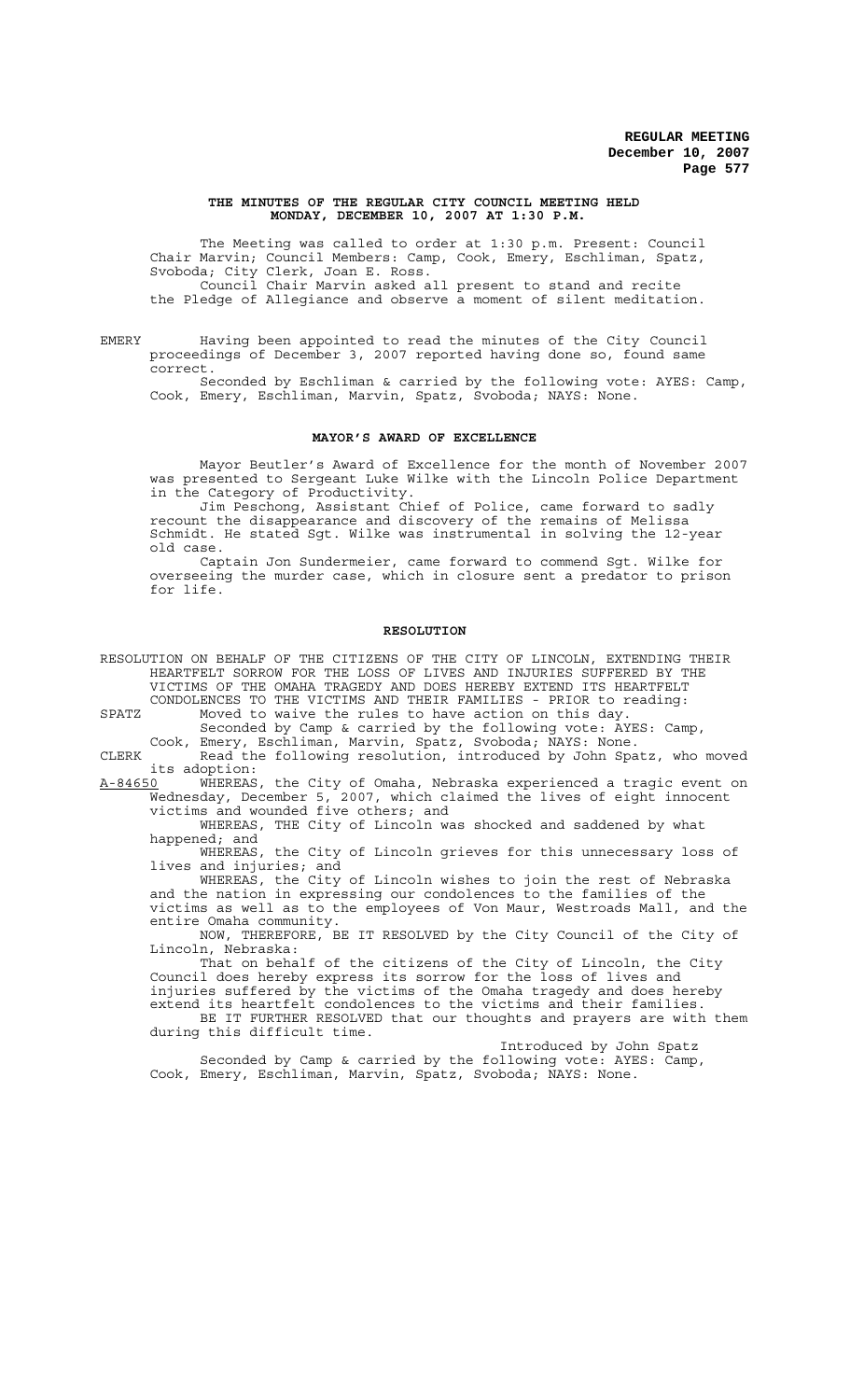## **PUBLIC HEARING**

CHANGE OF ZONE 3134C - APPLICATION OF ALPHA DEVCO, LLC, TO AMEND THE WILLOW SPRINGS PLANNED UNIT DEVELOPMENT TO INCREASE THE AMOUNT OF MEDICAL OFFICE FLOOR AREA FROM 18,000 SQ. FT. TO APPROXIMATELY 22,500 SQ. FT., ON PROPERTY GENERALLY LOCATED AT PIONEERS BOULEVARD AND LUCILLE DRIVE - Gus Ponstingl, 4827 Pioneers Blvd., Ste. A, came forward representing the applicant and to answer questions.

Glen Friendt, Alpha Devco, LLC, 3433 Cape Charles Rd., came forward to present the change of zone and answer questions. Discussion followed.

This matter was taken under advisement.

CHANGE OF ZONE 04075A - APPLICATION OF VILLAGE GARDENS DEVELOPMENT COMPANY, LLC, TO AMEND THE VILLAGE GARDENS PLANNED UNIT DEVELOPMENT TO REVISE THE INTERNAL ZONING DISTRICT BOUNDARY LINE BETWEEN THE B-3 PUD AREA AND THE R-3 PUD AREA, TO SPECIFY THAT ALL SIGNAGE IN THE UNDERLYING B-3 DISTRICT IS GOVERNED BY THE B-3 SIGNAGE REGULATIONS INSTEAD OF THE PUD SIGNAGE REGULATIONS AND TO ALLOW A CENTER IDENTIFICATION GROUND SIGN AT THE MAIN ARTERIAL ENTRANCE TO THE B-3 ZONED AREA, ON PROPERTY GENERALLY LOCATED AT S. 56TH STREET AND PINE LAKE ROAD - Dick Campbell, 6111 Chartwell Lane, came forward representing the applicant to answer questions. Discussion followed.

Kent Seacrest, Seacrest & Kalkowski, 1111 Lincoln Mall, Suite 350, came forward to present the change of zone and answer questions. Discussion followed.

Marvin Krout, Director of Planning, came forward to answer questions. Discussion followed. Mr. Seacrest came forward for rebuttal. Discussion followed.

This matter was taken under advisement.

CHANGE OF ZONE 07057 - AMENDING TITLE 27 OF THE LINCOLN MUNICIPAL CODE BY AMENDING SECTIONS 27.31.090, 27.37.060, 27.39.070, 27.41.080, 27.43.080, 27.45.070 RELATING TO HEIGHT AND AREA REGULATIONS IN THE B-2 PLANNED NEIGHBORHOOD BUSINESS DISTRICT, B-5 PLANNED REGIONAL BUSINESS DISTRICT, H-1 INTERSTATE COMMERCIAL DISTRICT, H-2 HIGHWAY BUSINESS DISTRICT, H-3 HIGHWAY COMMERCIAL DISTRICT, AND H-4 GENERAL COMMERCIAL DISTRICT, RESPECTIVELY, TO INCREASE THE MAXIMUM HEIGHT OF BUILDINGS TO 55 FEET AND TO PROVIDE THAT, IF THE HEIGHT OF THE BUILDING IS OVER 40 FEET IN THE B-2 AND B-5 DISTRICTS AND OVER 45 FEET IN THE H-1, H-2, H-3, AND H-4 DISTRICTS, THAT PORTION OF THE BUILDING IN EXCESS OF SUCH HEIGHT SHALL BE REQUIRED TO HAVE ONE ADDITIONAL FOOT OF SETBACK TO ANY REQUIRED SIDE AND/OR REAR YARD ABUTTING AN R-1 THROUGH R-4 RESIDENTIAL DISTRICT FOR EACH ONE FOOT OF BUILDING HEIGHT IN EXCESS OF THE APPLICABLE 40 FEET OR 45 FEET DEPENDING ON THE ZONING DISTRICT IN QUESTION, EXCEPT THAT THE ADDITIONAL REAR YARD SETBACK IS NOT REQUIRED IN THE B-5 DISTRICT - Marvin Krout, Director of Planning, came forward to present the change of zone and answer questions. Discussion followed.

Jeannine DeVetter, Dial Corporation, 5523 Spaulding St., Omaha, NE, came forward as the applicant to answer questions. Discussion followed.

Kent Seacrest, Seacrest & Kalkowski, 1111 Lincoln Mall, Suite 350, came forward representing Colorado Hospitality Services, Inc., and to answer questions. Discussion followed.

Mr. Krout, came forward to answer questions.

This matter was taken under advisement.

SPECIAL PERMIT 07049 - APPEAL OF DANELLE CATLETT TO THE PLANNING COMMISSION CONDITIONAL APPROVAL OF THE APPLICATION OF DAN LESOING DBA D.J.'S BARTENDING FOR AUTHORITY TO SELL ALCOHOLIC BEVERAGES FOR CONSUMPTION ON THE PREMISES GENERALLY LOCATED AT 710 HILL STREET - Dan Lesoing, 6001 The Knoll's, came forward representing D.J.'s Bartending and to answer questions. Discussion followed. Danelle Catlett, 2010 Southern Light Dr., came forward as appellant to answer questions. Discussion followed.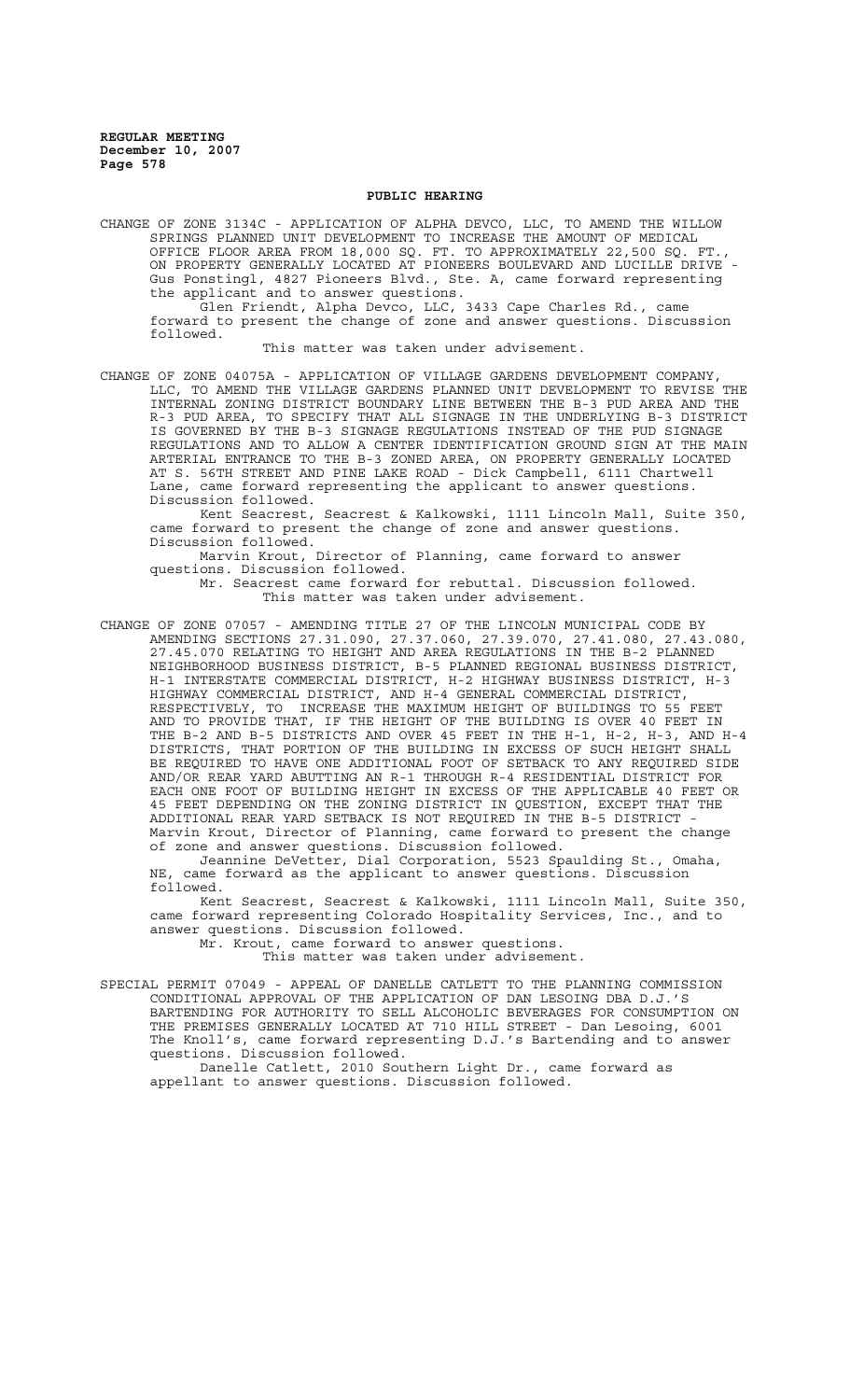Don Frank, 1411 Sioux St., came forward in opposition to the special permit. Discussion followed.

Russ Fosler, Police Investigator, came forward to answer questions. Discussion followed.

Dana Roper, City Attorney, came forward to answer questions. Discussion followed.

Marvin Krout, Director of Planning, came forward to answer questions. Discussion followed.

Brian Will, Planning Department, came forward to answer questions. Discussion followed.

Dan Lesoing came forward for rebuttal. Discussion followed.

This matter was taken under advisement.

**\*\* END OF PUBLIC HEARING \*\***

# **COUNCIL ACTION**

#### **LIQUOR RESOLUTIONS - NONE**

# **ORDINANCES - 2ND READING & RELATED RESOLUTIONS (as required)**

- AMENDING THE PAY SCHEDULES OF EMPLOYEES WHOSE CLASSIFICATIONS ARE ASSIGNED TO THE PAY RANGE PREFIXED BY THE LETTER "N" BY CREATING THE JOB CLASSIFICATIONS OF "WATER SERVICE TECHNICIAN I," "WATER SERVICE TECHNICIAN II,", AND "SENIOR WATER SERVICE TECHNICIAN" - CLERK read an ordinance, introduced by Doug Emery, amending Section 1 of Ordinance No. 18972 passed August 6, 2007, relating to the pay schedules of employees whose classifications are assigned to the pay range which is prefixed by the letter "N," by creating the job classifications of "Water Service Technician I," "Water Service Technician II," and "Senior Water Service Technician," the second time.
- AMENDING THE PAY SCHEDULES OF EMPLOYEES WHOSE CLASSIFICATIONS ARE ASSIGNED TO THE PAY RANGE PREFIXED BY THE LETTER "A" BY CREATING THE JOB CLASSIFICATIONS OF "WATERSHED MANAGEMENT SPECIALIST" AND "COMMUNICATIONS SUPERVISOR" - CLERK read an ordinance, introduced by Doug Emery, amending Section 1 of Ordinance No. 18967 passed August 6, 2007, relating to the pay schedules of employees whose classifications are assigned to the pay range which is prefixed by the letter "A," by creating the job classifications of "Watershed Management Specialist" and "Communications Supervisor," the second time.
- CHANGE OF ZONE 3134C APPLICATION OF ALPHA DEVCO, LLC, TO AMEND THE WILLOW SPRINGS PLANNED UNIT DEVELOPMENT TO INCREASE THE AMOUNT OF MEDICAL OFFICE FLOOR AREA FROM 18,000 SQ. FT. TO APPROXIMATELY 22,500 SQ. FT., ON PROPERTY GENERALLY LOCATED AT PIONEERS BOULEVARD AND LUCILLE DRIVE - CLERK read an ordinance, introduced by Doug Emery, amending the Development Plan for Willow Springs Planned Unit Development on property generally located at Pioneers Boulevard and Lucille Drive, the second time.
- CHANGE OF ZONE 04075A APPLICATION OF VILLAGE GARDENS DEVELOPMENT COMPANY, LLC, TO AMEND THE VILLAGE GARDENS PLANNED UNIT DEVELOPMENT TO REVISE THE INTERNAL ZONING DISTRICT BOUNDARY LINE BETWEEN THE B-3 PUD AREA AND THE R-3 PUD AREA, TO SPECIFY THAT ALL SIGNAGE IN THE UNDERLYING B-3 DISTRICT IS GOVERNED BY THE B-3 SIGNAGE REGULATIONS INSTEAD OF THE PUD SIGNAGE REGULATIONS AND TO ALLOW A CENTER IDENTIFICATION GROUND SIGN AT THE MAIN ARTERIAL ENTRANCE TO THE B-3 ZONED AREA, ON PROPERTY GENERALLY LOCATED AT S. 56TH STREET AND PINE LAKE ROAD - CLERK read an ordinance, introduced by Doug Emery, amending the underlying zoning and the Development Plan for Village Gardens Planned Unit Development to change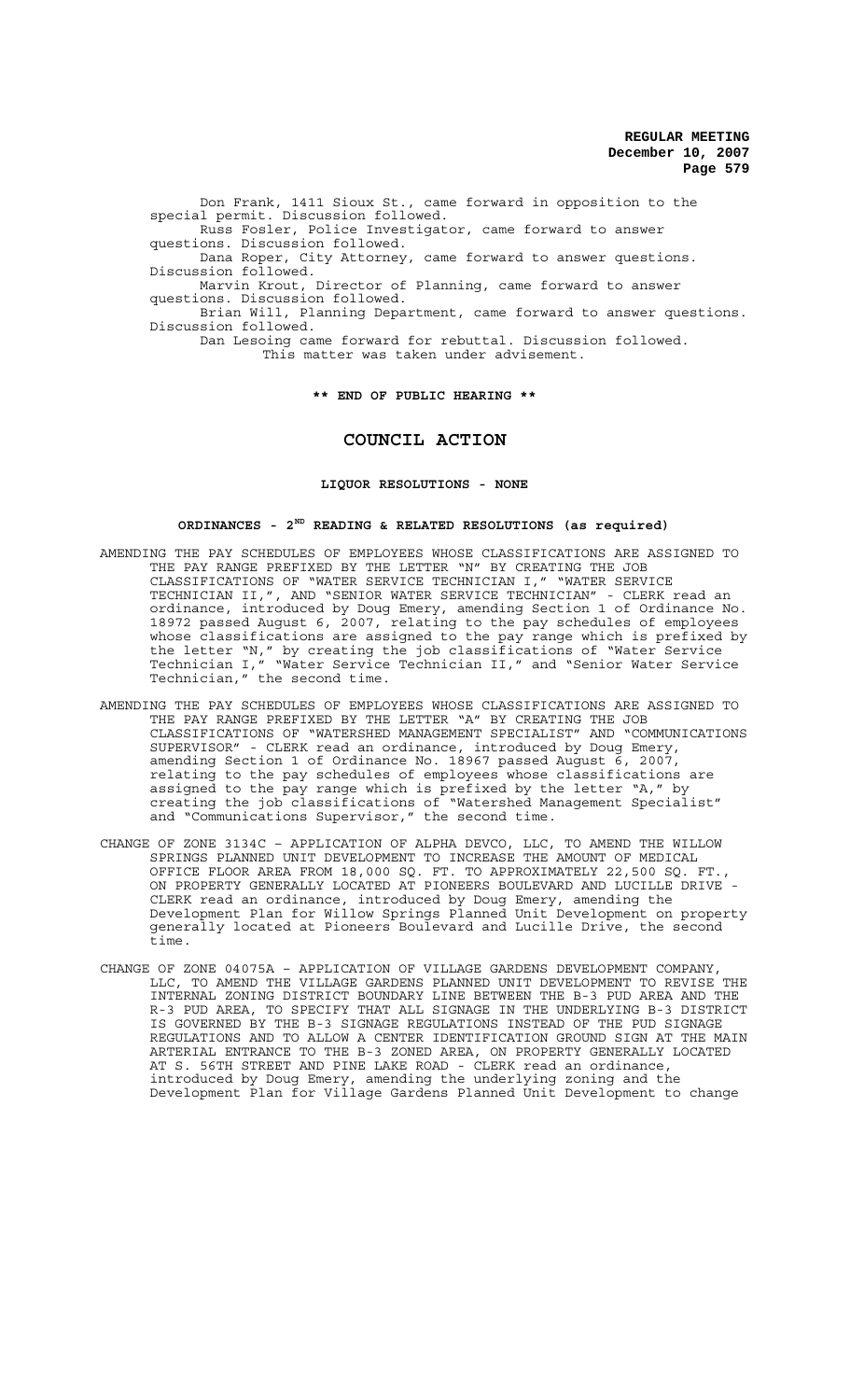> the zoning on 2.17 acres from R-3 Residential to B-3 Commercial and to adjust the sign requirements to allow center identification signs near the intersections of South 59<sup>th</sup> Street and Pine Lake Road, and at Boboli Lane and South 56<sup>th</sup> Street, on property generally located at South 59<sup>th</sup> Street and Pine Lake Road, the second time.

- CHANGE OF ZONE 07057 AMENDING TITLE 27 OF THE LINCOLN MUNICIPAL CODE BY AMENDING SECTIONS 27.31.090, 27.37.060, 27.39.070, 27.41.080, 27.43.080, 27.45.070 RELATING TO HEIGHT AND AREA REGULATIONS IN THE B-2 PLANNED NEIGHBORHOOD BUSINESS DISTRICT, B-5 PLANNED REGIONAL BUSINESS DISTRICT, H-1 INTERSTATE COMMERCIAL DISTRICT, H-2 HIGHWAY BUSINESS DISTRICT, H-3 HIGHWAY COMMERCIAL DISTRICT, AND H-4 GENERAL COMMERCIAL DISTRICT, RESPECTIVELY, TO INCREASE THE MAXIMUM HEIGHT OF BUILDINGS TO 55 FEET AND TO PROVIDE THAT, IF THE HEIGHT OF THE BUILDING IS OVER 40 FEET IN THE B-2 AND B-5 DISTRICTS AND OVER 45 FEET IN THE H-1, H-2, H-3, AND H-4 DISTRICTS, THAT PORTION OF THE BUILDING IN EXCESS OF SUCH HEIGHT SHALL BE REQUIRED TO HAVE ONE ADDITIONAL FOOT OF SETBACK TO ANY REQUIRED SIDE AND/OR REAR YARD ABUTTING AN R-1 THROUGH R-4 RESIDENTIAL DISTRICT FOR EACH ONE FOOT OF BUILDING HEIGHT IN EXCESS OF THE APPLICABLE 40 FEET OR 45 FEET DEPENDING ON THE ZONING DISTRICT IN QUESTION, EXCEPT THAT THE ADDITIONAL REAR YARD SETBACK IS NOT REQUIRED IN THE B-5 DISTRICT - CLERK read an ordinance, introduced by Doug Emery, amending Title 27 of the Lincoln Municipal Code, the Zoning Code, by amending Sections 27.31.090, 27.37.060, 27.39.070, 27.41.080, 27.43.080, 27.45.070 relating to Height and Area Regulations in the B-2 Planned Neighborhood Business District, B-5 Planned Regional Business District, H-1 Interstate Commercial District, H-2 Highway Business District, H-3 Highway Commercial District, and H-4 General Commercial District, respectively to increase the maximum height of buildings to 55 feet and to provide that if the height of the building is over 40 feet in the B-2 and B-5 districts and over 45 feet in the H-1, H-2, H-3, and H-4 districts, that portion of the building in excess of such height shall be required to have one additional foot of setback to any required side and/or rear yard abutting an R-1 through R-4 Residential District for each one foot of building height in excess of the applicable 40 feet or 45 feet depending on the zoning district in question, except that the additional rear yard setback is not required in the B-5 district; and repealing Sections 27.31.090, 27.37.060, 27.39.070, 27.41.080, 27.43.080, and 27.45.070 of the Lincoln Municipal Code as hitherto existing, the second time.
- APPROVING A LEASE AGREEMENT BETWEEN THE CITY AND THE SPIRITS BY BECKMAN FOR THE LEASE OF OFFICE SPACE BY THE LINCOLN AREA AGENCY ON AGING FOR ITS LINCOLN INFORMATION FOR THE ELDERLY (LIFE) PROGRAM AT 708 N. CHESTNUT ST., WAHOO, NEBRASKA - CLERK read an ordinance, introduced by Doug Emery, accepting and approving a Lease Agreement between the City of Lincoln and Spirits by Beckman for the lease of office space by the Lincoln Area Agency on Aging for its Lincoln Information For the Elderly (LIFE) Program located at 708 N. Chestnut, Wahoo, NE 68066, for a 12 month term from January 1, 2008 through December 31, 2008, the second time.

#### **PUBLIC HEARING RESOLUTIONS**

AMENDING AN INTERLOCAL AGREEMENT BETWEEN THE CITY OF LINCOLN AND LANCASTER COUNTY REGARDING THE WIDENING AND RECONSTRUCTION OF N.W. 56TH STREET TO ADD WORK, INCLUDING ACQUISITION OF RIGHT-OF-WAY, AND MAINTENANCE RESPONSIBILITIES IN W. ADAMS STREET FROM A POINT 731 FEET WEST OF N.W. 56TH STREET TO N.W. 48TH STREET, AND TO EXTEND THE COMPLETION DATE OF THE PROJECT UNTIL THE FALL OF 2008 - CLERK read the following resolution, introduced by Doug Emery, who moved its adoption: A-84651 BE IT RESOLVED by the City Council of the City of Lincoln,

Nebraska:

That the Amendment to the Interlocal Agreement between the City of Lincoln and Lancaster County regarding the widening and reconstruction of N.W. 56th Street to add work, including acquisition of right-of-way, and maintenance responsibilities in W. Adams Street from a point 731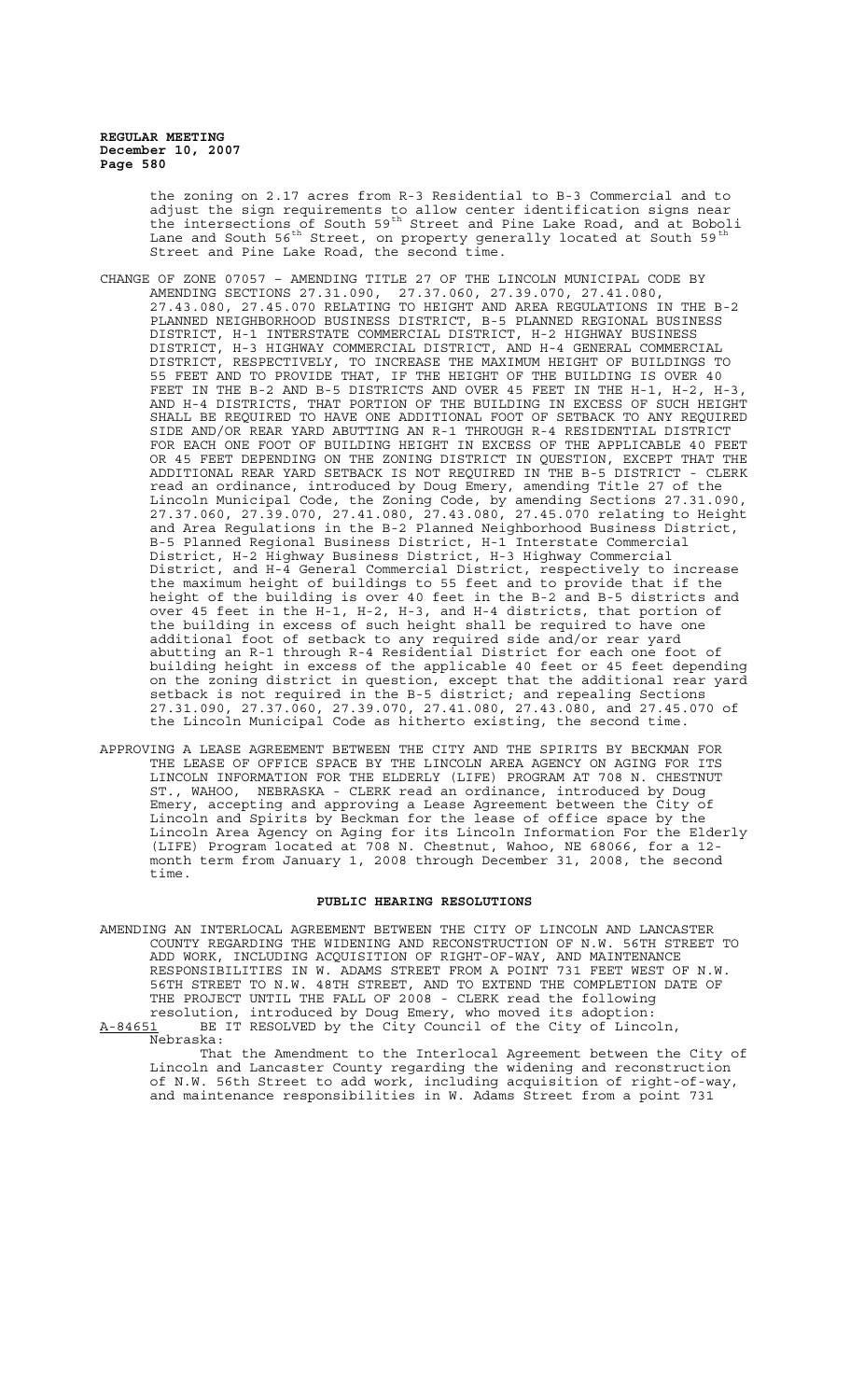feet west of N.W. 56th Street to N.W. 48th Street, and to extend the completion date of the project until the Fall of 2008, upon the terms and conditions set forth in said Amendment attached hereto, is hereby approved and the Mayor is authorized to execute said Amendment on behalf of the City.

The City Clerk is hereby directed to transmit the executed original of said Amendment and a copy of this Resolution to the Lancaster County Clerk for approval by the County.

Introduced by Doug Emery Seconded by Svoboda & carried by the following vote: AYES: Camp, Cook, Emery, Eschliman, Marvin, Spatz, Svoboda; NAYS: None.

SPECIAL PERMIT 07049 - APPEAL OF DANELLE CATLETT TO THE PLANNING COMMISSION CONDITIONAL APPROVAL OF THE APPLICATION OF DAN LESOING DBA D.J.'S BARTENDING FOR AUTHORITY TO SELL ALCOHOLIC BEVERAGES FOR CONSUMPTION ON THE PREMISES GENERALLY LOCATED AT 710 HILL STREET - PRIOR to reading:

SPATZ Moved an amendment to Bill No. 07R-240 to specify use of the premises as a social hall only.<br>Such that Seconded. Seconded.

- CAMP Moved a friendly amendment to capitalize Social Hall, accepted by Spatz and **LOST** by the following vote: AYES: Spatz, Svoboda; NAYS: Camp, Cook, Emery, Eschliman, Marvin.
- CAMP Moved to delay Action on Bill No. 07R-240 for one week to 12/17/07 with continued Public Hearing.

Seconded by Spatz & carried by the following vote: AYES: Camp, Cook, Emery, Marvin; NAYS: Eschliman, Spatz, Svoboda.

# **PETITIONS & COMMUNICATIONS**

THE FOLLOWING HAVE BEEN REFERRED TO THE PLANNING DEPARTMENT: Change of Zone No. 07061 - App. of Stephen Glenn for a change from B-1 Local Business District to B-2 Planned Neighborhood Business District on property generally located at S. 70<sup>th</sup> Street and Van Dorn Street. Change of Zone No. 07062 - App. of Erin Bright for a change from AG Agricultural District to R-3 Residential District on property generally located at N. 14<sup>th</sup> Street and Alvo Road. Special Permit No. 07052 - App. of ESP, Inc. to allow an existing accessory building to be used as a dwelling for a domestic employee on property generally located at S. 120<sup>th</sup> Street and O Street. Special Permit No. 07053 - App. of Rick Clark for a garden center on property generally located at S. 110<sup>th</sup> Street and Saltillo Road. Pre-Existing Use Permit No. 07001A - App. of Stephen Glenn for approx. 16,000 sq. ft. of commercial floor area with an adjustment to required parking on property generally located at S. 70<sup>th</sup> Street and Van Dorn Street.

# **MISCELLANEOUS BUSINESS - NONE**

### **REPORTS OF CITY OFFICERS**

APPOINTING DR. JOHN BONTA TO THE EMERGENCY MEDICAL SERVICES INC. BOARD OF DIRECTORS TO FILL AN UNEXPIRED THREE-YEAR TERM EXPIRING MARCH 28, 2008 - CLERK read the following resolution, introduced by Doug Emery, who moved

its adoption: BE IT RESOLVED by the City Council of the City of Lincoln, Nebraska:

That the appointment of Dr. John Bonta to the Emergency Medical Services Inc. Board to fill an unexpired term expiring March 28, 2008 is hereby approved.

Introduced by Doug Emery Seconded by Svoboda & carried by the following vote: AYES: Camp, Cook, Emery, Eschliman, Marvin, Spatz, Svoboda; NAYS: None.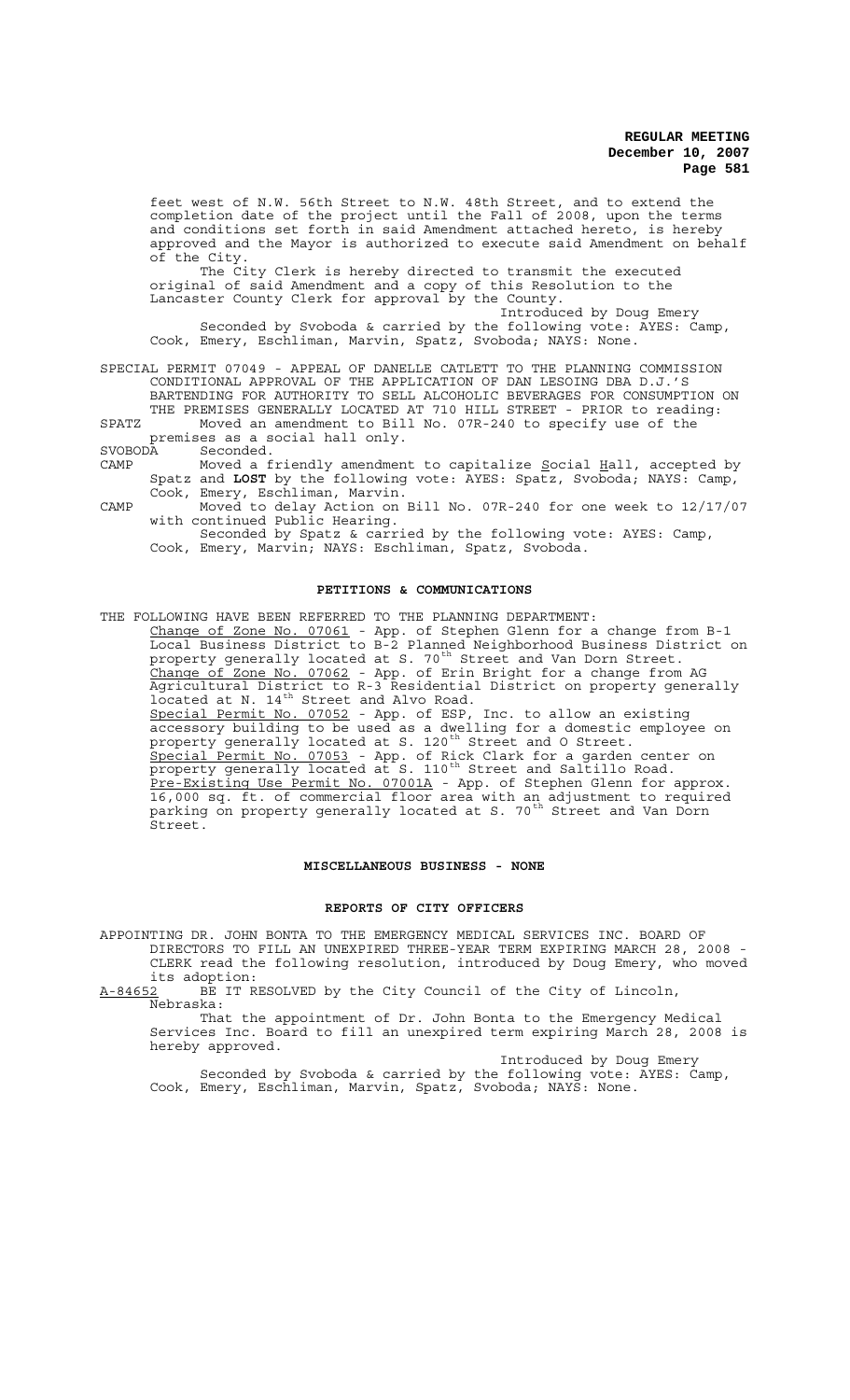APPROVING THE DISTRIBUTION OF FUNDS REPRESENTING INTEREST EARNINGS ON SHORT-TERM INVESTMENTS OF IDLE FUNDS DURING THE MONTH ENDED OCTOBER 31, 2007 - CLERK read the following resolution, introduced by Robin Eschliman, who moved its adoption:

A-84653 BE IT RESOLVED by the City Council of the City of Lincoln, Nebraska:

That during the month ended October 31, 2007, \$986,031.77 was earned from the investments of "IDLE FUNDS". The same is hereby distributed to the various funds on a pro-rata basis using the balance of each fund and allocating a portion of the interest on the ratio that such balance bears to the total of all fund balances. Introduced by Robin Eschliman

Seconded by Svoboda & carried by the following vote: AYES: Camp, Cook, Emery, Eschliman, Marvin, Spatz, Svoboda; NAYS: None.

- CLERK'S LETTER AND MAYOR'S APPROVAL OF RESOLUTIONS AND ORDINANCES PASSED BY THE CITY COUNCIL ON NOVEMBER 26, 2007 - CLERK presented said report which was placed on file in the Office of the City Clerk. **(27-1)**
- REPORT FROM CITY TREASURER OF TELECOMMUNICATIONS OCCUPATION TAX FOR THE 3  $^{\text{RD}}$ QUARTER 2007: FAST PHONES OF NEBRASKA, TELENATIONAL COMMUNICATIONS, STARTEC GLOBAL OPERATING, RELIANCE COMMUNICATIONS, SOUTHWEST, IDT CORP, MATRIX TELECOM, CAUSE BASED COMMERCE, PNG TELECOMMUNICATIONS, ACCESSLINE, WHO'S CALLING, WINDSTREAM NEBRASKA; SEPTEMBER 2007: TELEPLUS WIRELESS, BUSINESS PROD. SOLUTIONS, CIMCO, FLYING J COMMUNICATIONS, KDDI AMERICA, IBM GLOBAL, GUARANTEED PHONE SERVICE, INTELLICALL OPERATOR, NETWORK BILLING SYSTEMS, NORSTAN NETWORK, EARTHLINK, VOICECOM, TRACFONE WIRELESS, ANDIAMO TELECOM, LDMI, ADVANCED TEL INC., BROADBAND DYNAMICS, GLOBALSTAR USA, MCLEOD USA, PRIMUS, COMTEL TELCOM ASSETS, XO COMMUNICATIONS, UCN, TELECORP, MOVIDA, TRANS NATIONAL, VERIZON-BELL ATLANTIC, AIR CELL, GLOBAL CROSSING BANDWIDTH, GLOBAL CROSSING TELECOMMUNICATIONS, QWEST COMMUNICATIONS CORP., WORKING ASSETS FUNDING SERVICE, ACN COMMUNICATIONS, AIRESPRING, ONSTAR CORP, VIRGIN MOBILE USA, WHOLESALE CARRIER SERVICES, BROADWING, USCOC OF NEBRASKA/KANSAS, CINCINNATI BELL ANY DISTANCE, VERIZON SELECT, NEBRASKA TECHNOLOGY, WINDSTREAM SYSTEMS OF THE MIDWEST, WINDSTREAM NEBRASKA, CRICKET, NEW CINGULAR WIRELESS, AT&T COMM. OF MIDWEST, TWC DIGITAL PHONE, USCOC OF GREATER IOWA; OCTOBER 2007: D&D COMMUNICATIONS, NEXTEL PARTNERS, SPRINT SPECTRUM, SPRINT COMMUNICATION COMPANY, FIRST COMMUNICATIONS, TRI-M, ZONE TELECOM, GTC TELECOM, ENHANCED, GLOBALCOM, LIGHTYEAR NETWORK, NEXTEL WEST, ACCERIS, 360 NETWORKS, BUSINESS TELECOM, SBC LONG DISTANCE, NOSVA LIMITED PARTNERSHIP, COVISTA, NOS COMMUNICATIONS, BT AMERICAS, AFFINITY NETWORK, ATS MOBILE TELEPHONE - CLERK presented said report which was placed on file in the Office of the City Clerk. **(20)**
- REPORT FROM CITY TREASURER OF FRANCHISE TAX FOR THE MONTH OF SEPTEMBER 2007 FROM AQUILA - CLERK presented said report which was placed on file in the Office of the City Clerk. **(16-1)**
- REPORT FROM CITY TREASURER OF E911 SURCHARGE FOR THE 3RD QUARTER: TWC DIGITAL PHONE, LLC; SEPTEMBER 2007: AT&T COMM. OF MIDWEST; OCTOBER 2007: TWC DIGITAL PHONE, LLC, AT&T COMM. OF MIDWEST, LEVEL 3 COMMUNICATIONS - CLERK presented said report which was placed on file in the Office of the City Clerk. **(20-02)**
- LINCOLN WATER & WASTEWATER SYSTEM RECAPITULATION OF DAILY CASH RECEIPTS FOR NOVEMBER, 2007 - CLERK presented said report which was placed on file in the Office of the City Clerk. **(8-71)**
- REPORT FROM THE CITY TREASURER OF FRANCHISE TAX FROM TIME WARNER CABLE FOR THE QUARTER ENDING SEPTEMBER 30, 2007 - CLERK presented said report which was placed on file in the Office of the City Clerk. **(41-2518A)**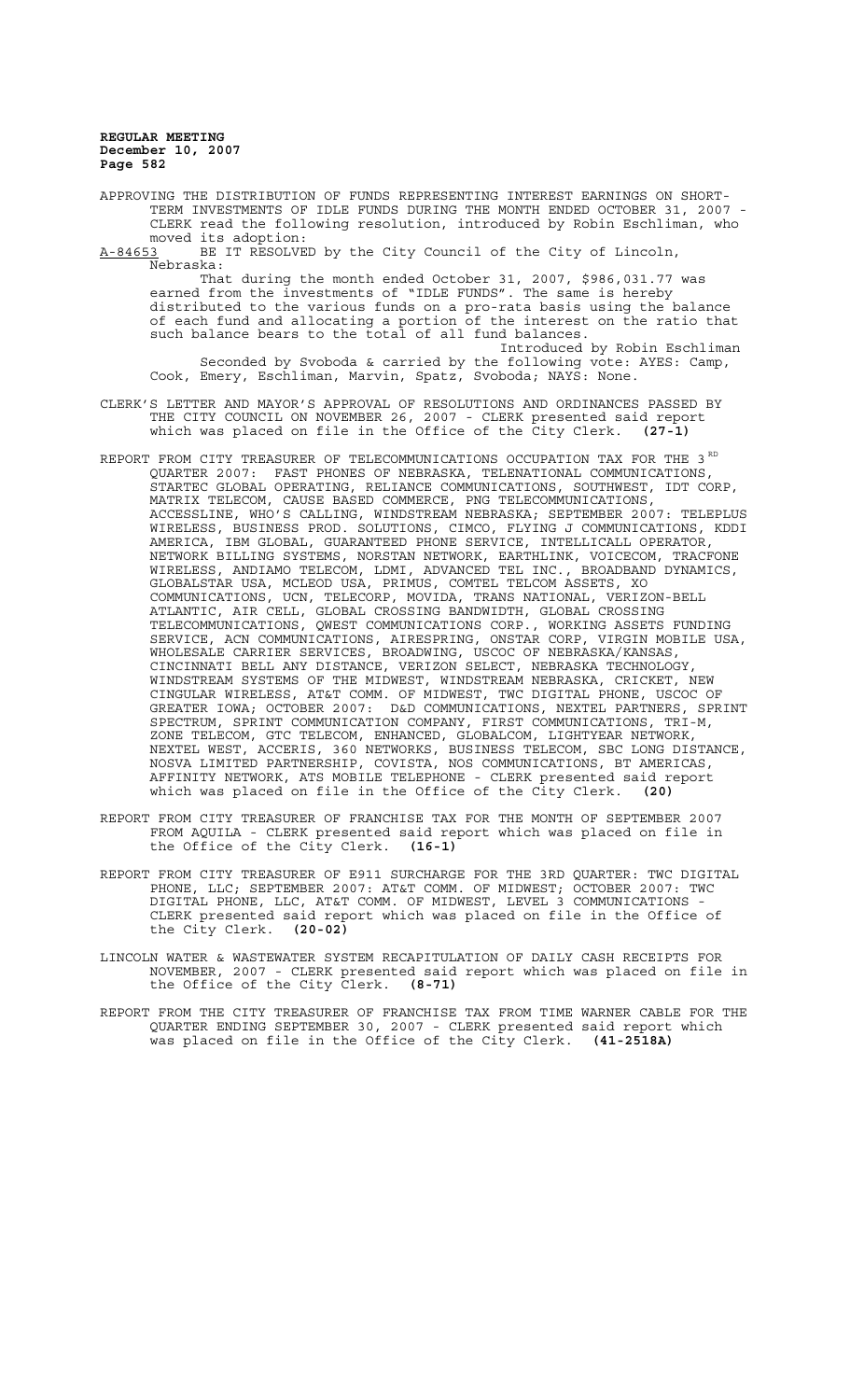# **ORDINANCE - 1ST READING & RELATED RESOLUTIONS (AS REQUIRED)**

- APPROVING A TRANSFER OF APPROPRIATIONS AND CASH (WHERE APPROPRIATE) BETWEEN PROJECTS WITHIN TWO FUNDS WITHIN THE PUBLIC WORKS & UTILITIES DEPARTMENT - CLERK read an ordinance, introduced by Robin Eschliman, approving the transfer of unspent and unencumbered appropriations and cash (if any) between certain capital improvement projects within the Water Construction Fund and Sanitary Sewer Construction Fund within the Public Works & Utilities Department, the first time.
- AMENDING CHAPTER 19.03 OF THE LMC (THE FIRE CODE) TO ADOPT THE 2006 EDITION OF THE INTERNATIONAL FIRE CODE EXCEPT AS PROVIDED BY SPECIFIC AMENDMENTS RECOMMENDED BY THE FIRE CODE TASK FORCE AND CODE STUDY COMMITTEE - CLERK read an ordinance, introduced by Robin Eschliman, amending Chapter 19.03 of the Lincoln Municipal Code, the Fire Code, to adopt the 2006 edition of the International Fire Code except as provided by specific amendments recommended by the Fire Code Task Force and code Study Committee, the first time.
- AMENDING CHAPTER 20.10 OF THE LMC (THE LINCOLN RESIDENTIAL BUILDING CODE) TO ADOPT THE 2006 EDITION OF THE INTERNATIONAL RESIDENTIAL CODE EXCEPT AS PROVIDED BY SPECIFIC AMENDMENTS RECOMMENDED BY THE BUILDING CODE TASK FORCE AND CODE STUDY COMMITTEE - CLERK read an ordinance, introduced by Robin Eschliman, amending Chapter 20.10 of the LMC (the Lincoln Residential Building Code) to adopt the 2006 edition of the International Residential Code except as provided by specific amendments recommended by the Building Code Task Force and Code Study Committee, the first time.
- AMENDING CHAPTER 20.08 OF THE LMC (THE LINCOLN BUILDING CODE) TO ADOPT THE 2006 EDITION OF THE INTERNATIONAL BUILDING CODE EXCEPT AS PROVIDED BY SPECIFIC AMENDMENTS RECOMMENDED BY THE BUILDING CODE TASK FORCE AND CODE STUDY COMMITTEE - CLERK read an ordinance, introduced by Robin Eschliman, amending Chapter 20.08 of the LMC (the Lincoln Building Code) to adopt the 2006 edition of the International Building Code except as provided by specific amendments recommended by the Building Code Task Force and Code Study Committee, the first time.
- AMENDING SECTION 14.24.030 OF THE LINCOLN MUNICIPAL CODE RELATING TO THE SIZE AND LOCATION OF BUILDING NUMBERS TO REFERENCE THE INTERNATIONAL BUILDING CODE AND THE INTERNATIONAL FIRE CODE - CLERK read an ordinance, introduced by Robin Eschliman, amending Section 14.24.030 of the Lincoln Municipal Code relating to the size and location of building numbers to reference the International Building Code and the International Fire Code; and repealing Section 14.24.030 of the Lincoln Municipal Code as hitherto existing, the first time.
- AMENDING CHAPTER 21.01 OF THE LINCOLN MUNICIPAL CODE (LINCOLN HOUSING CODE) TO MAKE THE HOUSING CODE COMPATIBLE WITH THE INTERNATIONAL BUILDING CODE AND THE INTERNATIONAL FIRE CODE - CLERK read an ordinance, introduced by Robin Eschliman, amending Chapter 21.01 of the Lincoln Municipal Code (LMC), the Lincoln Housing Code, by amending LMC Section 21.01.090 to revise Section 504.2 of the Uniform Housing Code (UHC) relating to light to allow artificial light when in compliance with the International Building Code as adopted by the City; amending LMC Section 21.01.100 to amend UHC Section 504.3 relating to ventilation to provide that mechanical ventilation shall comply with the International Building Code as adopted by the City; amending Section 21.01.160 to amend UHC Section 801 relating to exits to provide that emergency escape openings shall be maintained in accordance with the Building Code and Fire Code in effect at the time of construction; and repealing Sections 21.01.090, 21.01.100, and 21.01.160 of the Lincoln Municipal Code as hitherto existing, the first time.